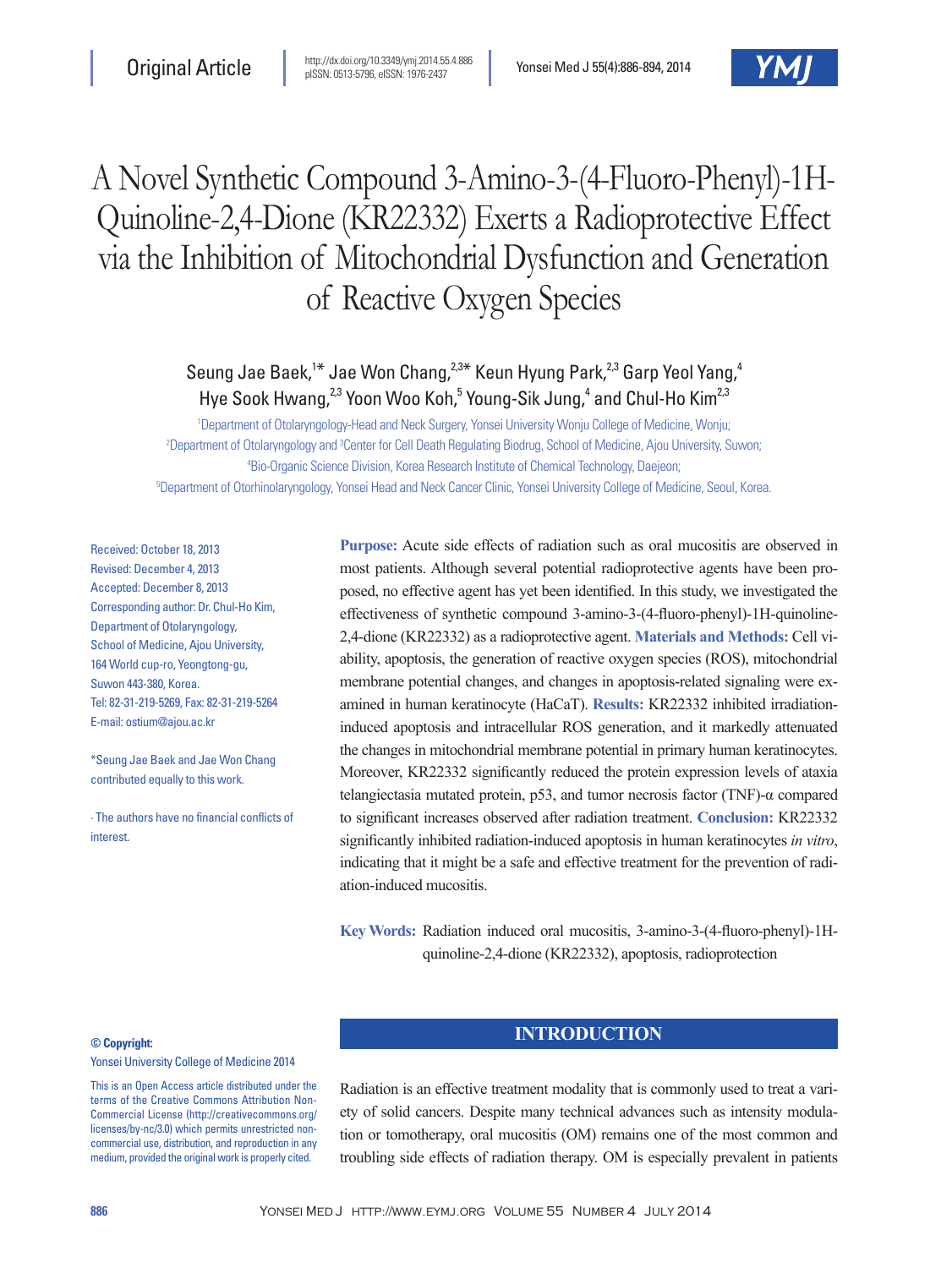undergoing treatment for head and neck cancers, in which the oral cavity and oropharynx are included in the irradiation field.<sup>1</sup> The vast majority of patients who receive cumulative radiation doses of more than 30 Gy to the oral mucosal field will develop this condition.<sup>2</sup> The frequency of severe OM exceeds 90% in patients treated for cancers of the oral cavity and oropharynx.3 OM causes pain, dry mouth, and decreased appetite in patients, resulting in a decreased quality of life. OM affects treatment delivery and is often a dose-limiting factor that increases the morbidity, mortality, and cost of treatment.3 Despite various attempts to prevent and treat radiation-induced mucositis, no intervention modality has yet been identified that completely relieves OM.

The pathobiology of radiation-induced OM includes the release of free radicals, modified proteins, and proinflammatory cytokines such as interleukin-1β, prostaglandins, and tumor necrosis factor (TNF) by epithelial, endothelial, and connective tissue cells.4 These mediators cause further injury either directly or indirectly to the oral mucosa. Therefore, we sought a new antioxidant that could be helpful in preventing mucosal damage during the initial stages of radiation-induced OM.

We identified a candidate compound for preventing radi-

ation-induced OM: the novel synthetic compound 3-amino-3-(4-fluoro-phenyl)-1H-quinoline-2,4-dione (KR22332). KR22332 was developed initially as a neuroprotective agent for ischemic stroke, epilepsy, and damage from chemical weapons such as organophosporus. It was found to exhibit antioxidant properties, and we showed previously that KR22332 exerts an otoprotective effect by preventing cisplatin-induced ototoxicity through the inhibition of reactive oxygen species (ROS) generation.<sup>5</sup> Based on these findings, we felt that KR22332 could be a promising candidate protective agent against radiation-induced toxicity. In the present study, we evaluated the effectiveness of KR22332 as a protective agent against radiation-induced cellular toxicity *in vitro*.

## **MATERIALS AND METHODS**

#### **Synthesis and preparation of KR22332**

KR22332 was synthesized as described previously in five reaction steps using the commercially available starting material 2-amino-6-benzoic acid methyl ester (Fig. 1).<sup>5</sup> The structure of KR22332 was identified by <sup>1</sup>H nuclear magnetic resonance (NMR) spectroscopy: <sup>1</sup>H NMR (300 MHz, CDCl3) δ



**Fig. 1.** Structure of 3-amino-3-(4-fluoro-phenyl)-1H-quinoline-2,4-dione (KR22332).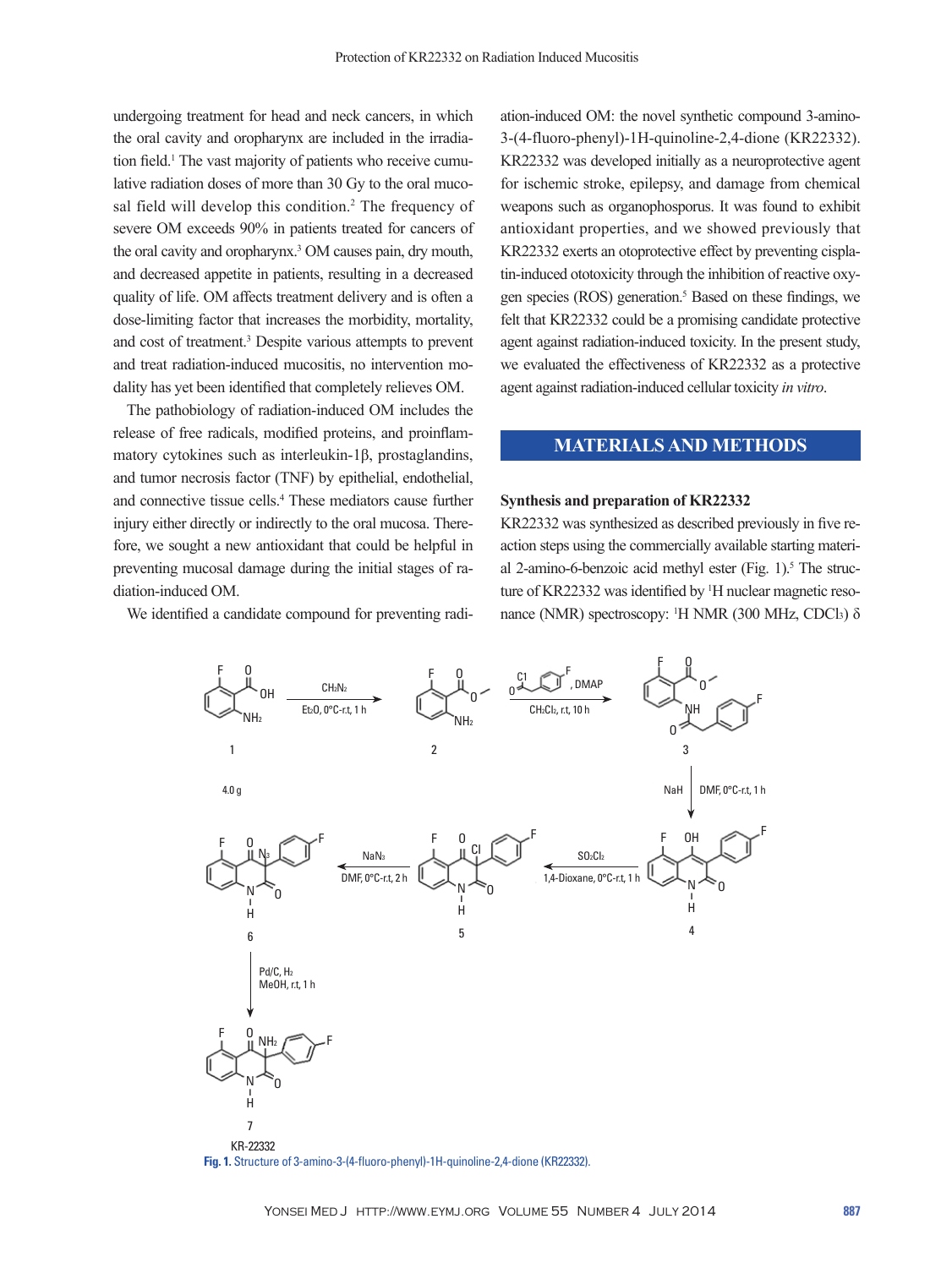2.50 (br s, 2H, NH2), 6.76-6.80 (m, 2H, ArH), 6.95-7.01 (m, 2H, ArH), 7.36–7.44 (m, 3H, ArH), 9.87 (s, 1H, NH). The powdered KR22332 was prepared as solution with various concentrations using dimethyl sulfoxide (DMSO) (Santa Cruz Biotechnology, Dallas, TX, USA) as a solvent.

## **Cell culture**

Human keratinocyte (HaCaT) cells were obtained from the American Type Culture Collection (Manassas, VA, USA), and the human head and neck squamous cell carcinoma (HNSCC) cell line HN3 was derived from patients with HNSCC. The cells were grown in high glucose Dulbecco's modified Eagle's medium (DMEM; Gibco, Grand Island, NY, USA) containing 10% fetal bovine serum (Gibco) and penicillin (50 U/mL) in a humidified atmosphere containing  $5\%$  CO<sub>2</sub>.

#### **Irradiation**

A single dose of radiation was delivered by opposed photon beams at a distance of 100 cm from the source to the axis using a 6 MV linear accelerator system (21EX Linear Accelerator; Varian Co., Palo Alto, CA, USA) as described previously.6

#### **Cell viability assay**

To determine cell viability, HaCaT and HN3 cells were seeded in 96-well plates at a density of  $2 \times 10^3$  cells/well in 1 mL of complete medium after treatment with various concentrations of KR22322 (0-50  $\mu$ g/mL) and various doses of radiation (0-20 Gy) or radiation plus KR22322. At 72 h after treatment, 3-(4,5-dimethyl-thiazol-2-yl)-2,5-diphenyl-2H-tetrazolium bromide (MTT; Sigma Chemical Co., St. Louis, MO, USA) was added to 40 μL of the cell suspension for 4 h. After three washes with phosphate-buffered saline (PBS; pH 7.4), the insoluble formazan product was dissolved in dimethyl sulfoxide. The optical density of each culture well was measured using a microplate reader (Bio-Tek, Winooski, VT, USA) at 560 nm.

## **Terminal deoxynucleotidyl transferase (TdT)-mediated dUTP-biotin nick end labeling (TUNEL) assay**

HaCaT cell apoptosis was determined by the TUNEL method using an in situ cell detection kit (Roche Molecular Biochemicals, Mannheim, Germany) according to the manufacturer's instructions. The cells, prepared as described previously,<sup>5</sup> were exposed to medium with KR22332 (10 μg/mL) only, radiation only (8 Gy), or radiation (8 Gy) plus

KR22332 (10 μg/mL) for 24 h. The stained cells were analyzed under a fluorescence microscope (400×; Carl Zeiss, Oberkochen, Germany); the number of TUNEL-positive cells was determined in triplicate.

## **Annexin V-fluorescein isothiocynate (FITC)/propidium iodide (PI) double staining**

A quantitative analysis of apoptotic cell death caused by radiation was performed using a FITC Annexin V Apoptosis Detection kit II (Becton Dickinson, Franklin Lakes, NJ, USA). Cells were stained using an Annexin V-FITC apoptosis detection kit, following the manufacturer's protocol. Briefly, HaCaT cells were plated at  $3 \times 10^5$  cells/well in a 6-well plate, incubated for 24 h, and then treated with KR22332 (10 μg/ mL) only, radiation only (8 Gy), or radiation (8 Gy) plus KR22332 (10 μg/mL) for 72 h. The cells were then harvested, washed with cold PBS, and subjected to Annexin V-FITC and PI staining in binding buffer at room temperature for 10 min in the dark. The stained cells were analyzed by fluorescence-activated cell sorting (FACS ARIA3; BD Biosciences, San Jose, CA, USA) using WinMDI 2.9 software.

### **Mitochondrial membrane potential (MMP) assay**

The MMP of intact cells was measured by flow cytometry with the lipophilic cationic probe 5,5 V,6,6 V-tetrachloro-1,1 V 3,3 V-tetra ethylbenzimidazol-carbocyanine iodide (JC-1; Molecular Probes, Eugene, OR, USA). Briefly, the culture medium was removed from adherent HaCaT cells, and the cells were rinsed with PBS. The cell monolayers were then incubated with DMEM and 5 mg/mL JC-1 at 33°C for 20 min. The cells were subsequently washed twice with cold PBS, trypsinized, and then treated with KR22332 (5 or 10 μg/mL) only, radiation only (8 Gy), or radiation (8 Gy) plus KR22332 (5 or 10 μg/mL) for 24 h. The pelleted cells were then resuspended in 500 μL of PBS. The change in MMP was measured by flow cytometry.

#### **Measurement of intracellular ROS generation**

Intracellular generation of ROS was quantified using 5-(and 6)-carboxyl-20,70-dichlorodihydro fluorescein diacetate (DCFDA; Molecular Probes). For the assay, HaCaT cells were cultured overnight on 6-well plates and then exposed to radiation (8 Gy) in the presence or absence of KR22332 (10 μg/mL). After radiation, the cells were incubated for 24 h and then treated with 10 μM DCFDA in serum-free medium for 10 min at 33°C in the dark. The oxidative burst (hydrogen peroxide) was detected using a FACScan flow cy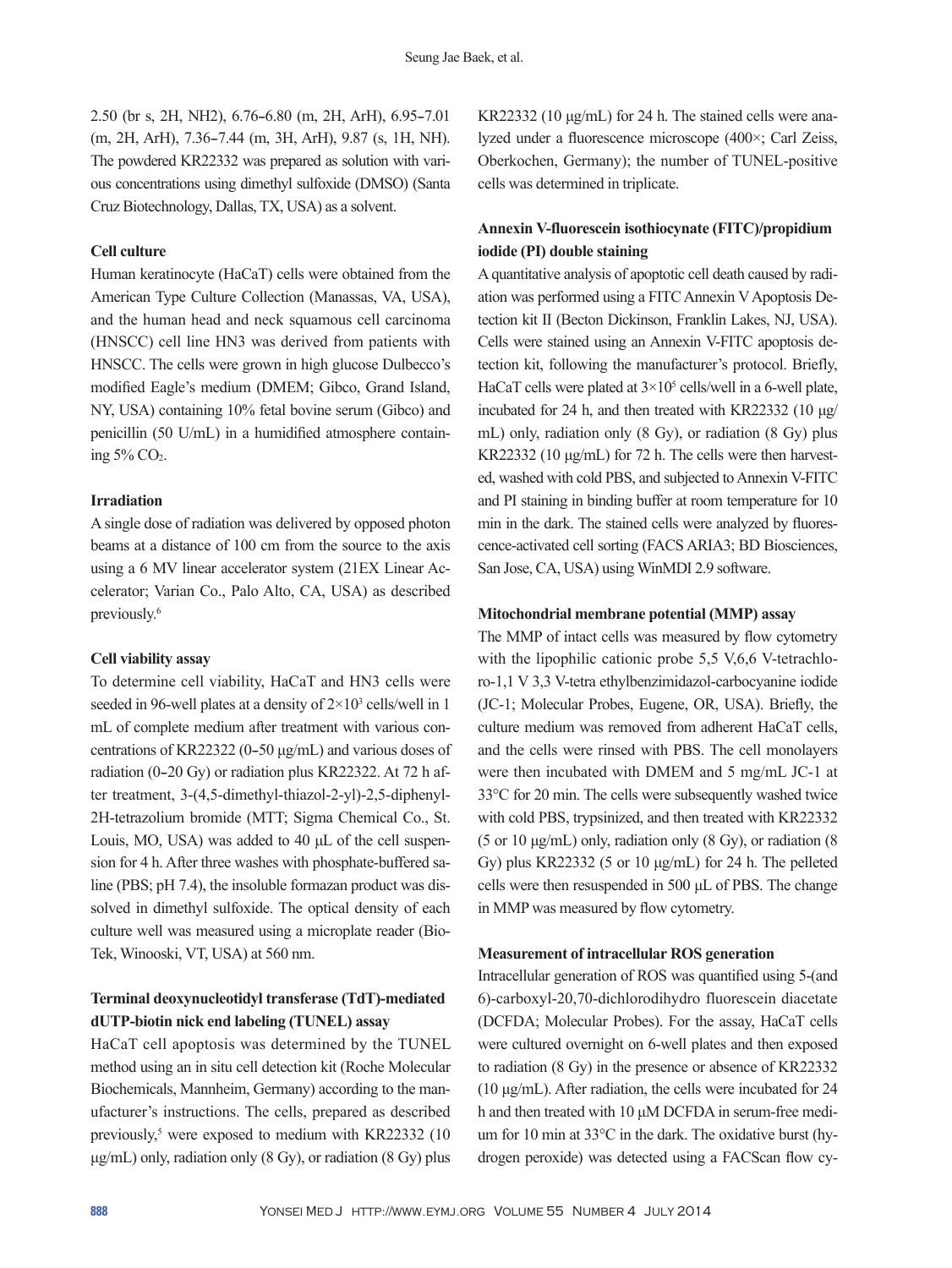tometer (Becton Dickinson) with excitation and emission settings at 488 and 530 nm, respectively.

#### **Western blot assay**

Total proteins were extracted using radio immunoprecipitation assay (RIPA) buffer (Sigma-Aldrich, St. Louis, MO, USA), following the manufacturer's instructions. Protein concentrations were measured using the Bio-Rad Dc Protein Assay (Bio-Rad Laboratories, Hercules, CA, USA). The proteins were separated by electrophoresis as described previously. The following antibodies were used for Western blot analysis: anti-ataxia telangiectasia mutated protein (ATM), anti-p53 (Ser 15, 20, and 46), anti-TNF- $\alpha$ , anticleaved caspase-3, and anti-PARP (1:1000; Cell Signaling Technology, Danvers, MA, USA).

#### **Statistical analyses**

Student's t-test was used for statistical analyses of the data. All statistical analyses were conducted using SPSS 20.0 statistical software (SPSS Inc., Chicago, IL, USA). Parameters of the data from three independent experiments are expressed as mean $\pm$ SD.  $p$ <0.05 was considered to be significant (\**p*<0.05; \*\**p*<0.01; \*\*\**p*<0.001).

#### **RESULTS**

## **KR22332 increases HaCaT cell viability after radiation treatment**

As shown in Fig. 2A, radiation decreased HaCaT cell viability in an intensity-dependent manner. KR22332 did not show significant toxic effects on the cells until 10 μg/mL (Fig. 2B). Irradiated HaCaT cells treated with various concentrations of KR22332  $(0, 1, 10, \text{ and } 50 \text{ µg/mL})$  were significantly protected from radiation-induced cytotoxicity in a dose-dependent manner (Fig. 2C). The slight decrease in cell viability observed in the 50 μg/mL KR22332-treated group might be due to a cytotoxic effect of the high dose of KR22332 (Fig. 2B). HaCaT cells displayed optimal viability at 10 μg/mL of KR22332 after irradiation (8 Gy). Therefore, the remaining experiments were performed using 10 μg/mL of KR22332 and 8 Gy of irradiation.

## **KR22332 does not decrease the therapeutic effect of radiation against cancer cells**

If KR22332 decreases the effect of anti-cancer treatment, KR22332 might not be applied in clinical setting in spite of protective property on radiation induced mucosal damage. Therefore, we investigated the effect of KR22332 on the therapeutic effect of radiation against cancer cells derived from HNSCC. Interestingly, differing from the normal keratinocyte HaCaT cells (Fig. 2B), KR22332 alone showed decrease of cancer cell viability (Fig. 3A). As shown in Fig. 3B, irradiation significantly decreased the viability of HN3 cells (*p*<0.001). However, KR22332 did not show any significant protective effect on the viability of HN3 cells. The results indicated that KR22332 did not decrease the effect of radiation treatment on the cancer cells while it showed protective effect on the normal epithelial cell from radiation induced damage.

## **KR22332 protects against radiation-induced HaCaT cell apoptosis**

A TUNEL assay and 4',6-diamidino-2-phenylindole (DAPI)



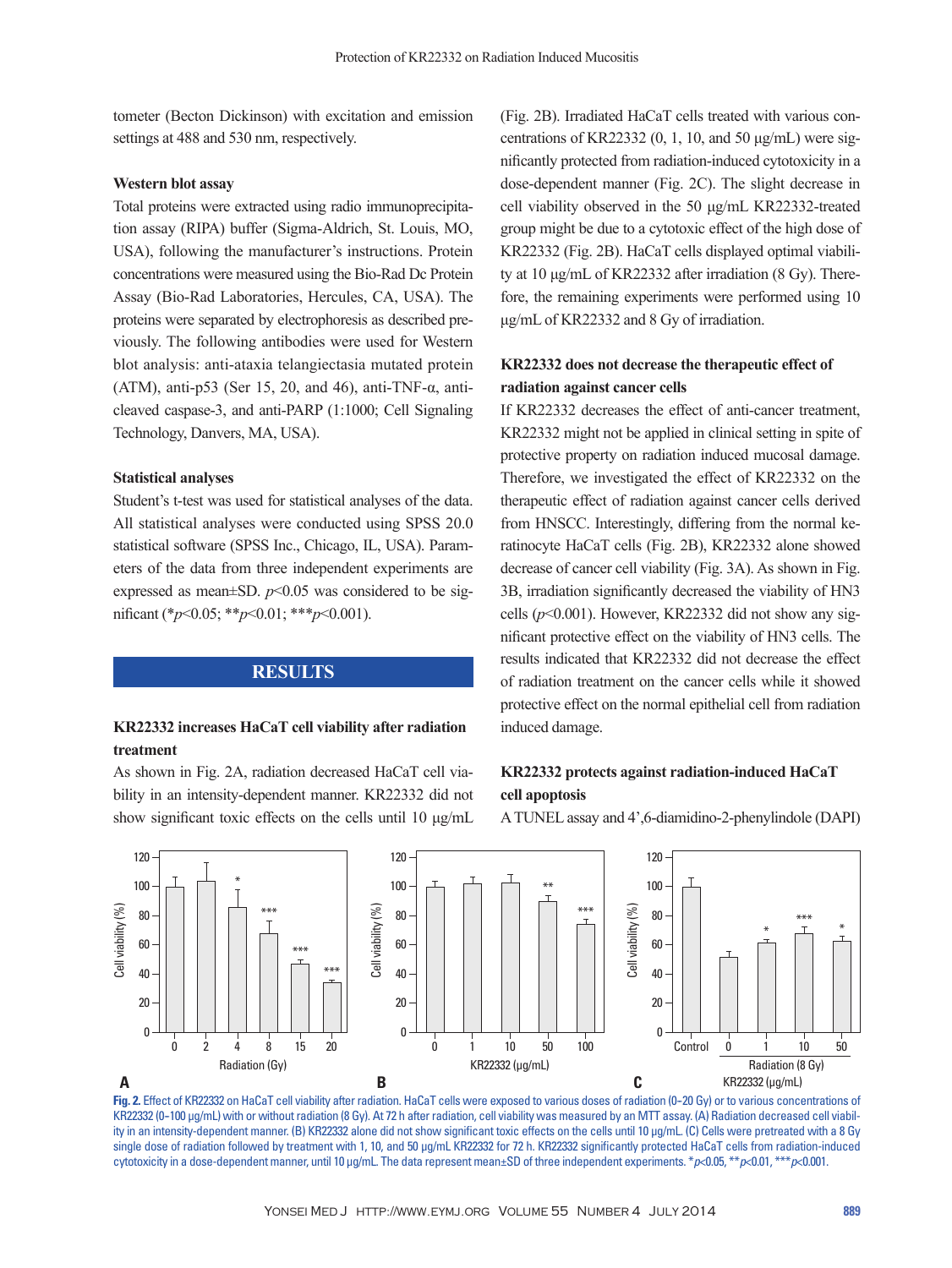

**Fig. 3.** Effect of KR22332 on the viability of the HNSCC cell line after treatment with radiation. (A) KR22332 did not have protective influence on the viability of HN3 cell. (B) HN3 cell line were pre-treated with 8 Gy single dose of radiation, followed by treatment with 1, 10, and 50 μg/mL KR22332 for 72 h. Then, cell viability was measured by a MTT assay. Radiation significantly decreased cell viability on HN3 cells. KR22332 treatment did not decrease anticancer effect of irradiation on the cell line. The data represent mean±SD of three independent experiments. \*\**p*<0.01, \*\*\**p*<0.001. NS, not significant.



**Fig. 4.** Effect of KR22332 on radiation-induced apoptosis in HaCaT cells. (A) Apoptosis in HaCaT cells was determined by the TUNEL method using an *in situ* cell detection kit. After monolayers achieved 60--70% confluence, the cells were exposed to radiation (8 Gy), then treated with KR22332 (10 μg/mL). The cells were incubated with 50 μL of TUNEL reaction mixture (TdT and fluorescein-dUTP) and stained with Hoechst 33258 (5 μg/mL). The stained cells (arrow) were then observed under a fluorescence microscope. The TUNEL assay confirmed that radiation induced TUNEL-positive cells (arrow), while KR22332 decreased the number of TUNEL-positive cells. Scale bar=50 μm. (B) To quantify the effects of KR22332 on radiation-induced apoptosis, we used flow cytometry; annexin V-FITC and PI staining were used to analyze the percentage of apoptotic cells in radiation-treated cells (8 Gy) in the absence or presence of KR22332 (10 μg/mL) (upper). The percentage of apoptosis in each fraction is expressed as a graph (lower). The data represent mean±SD of three independent experiments.\**p*<0.05, \*\*\**p*<0.001. DAPI, 4',6-diamidino-2-phenylindole; TUNEL, terminal deoxynucleotidyl transferase-mediated dUTP-biotin nick end labeling; V-FITC, V-fluorescein isothiocynate; PI, propidium iodide.

staining were performed to determine whether radiation-induced cell death in HaCaT cells occurred by apoptosis, and whether this cell death could be prevented by KR22332 treatment. As shown in Fig. 4A, irradiation increased the number of TUNEL-positive cells while KR22332 treatment obviously decreased the number of TUNEL-positive cells. Moreover, DAPI staining revealed that KR22332 treatment decreased the radiation-induced nuclear condensation, DNA fragmentation, and perinuclear apoptotic bodies caused by irradiation in HaCaT cells.

We used flow cytometry to quantify and verify the number of apoptotic HaCaT cells induced by radiation treatment. Annexin V-FITC/PI staining was used to analyze the percentage of apoptotic cells after irradiation in the absence or presence of KR22332 (Fig. 4B). The number of late apoptotic cells is shown in the upper right quadrant; and the number of early apoptotic cells is plotted in the lower right quadrant of the histograms. We found that radiation plus KR22332 treatment (10 μg/mL) significantly decreased the number of total apoptotic cells (mean, 20.0%) compared to cells treated with radiation alone (mean,  $37.4\%$ ;  $p<0.05$ ). HaCaT cells treated with KR22332 alone showed no significant change in the number of Annexin V-FITC/PI-positive cells compared to the control. Taken together, these results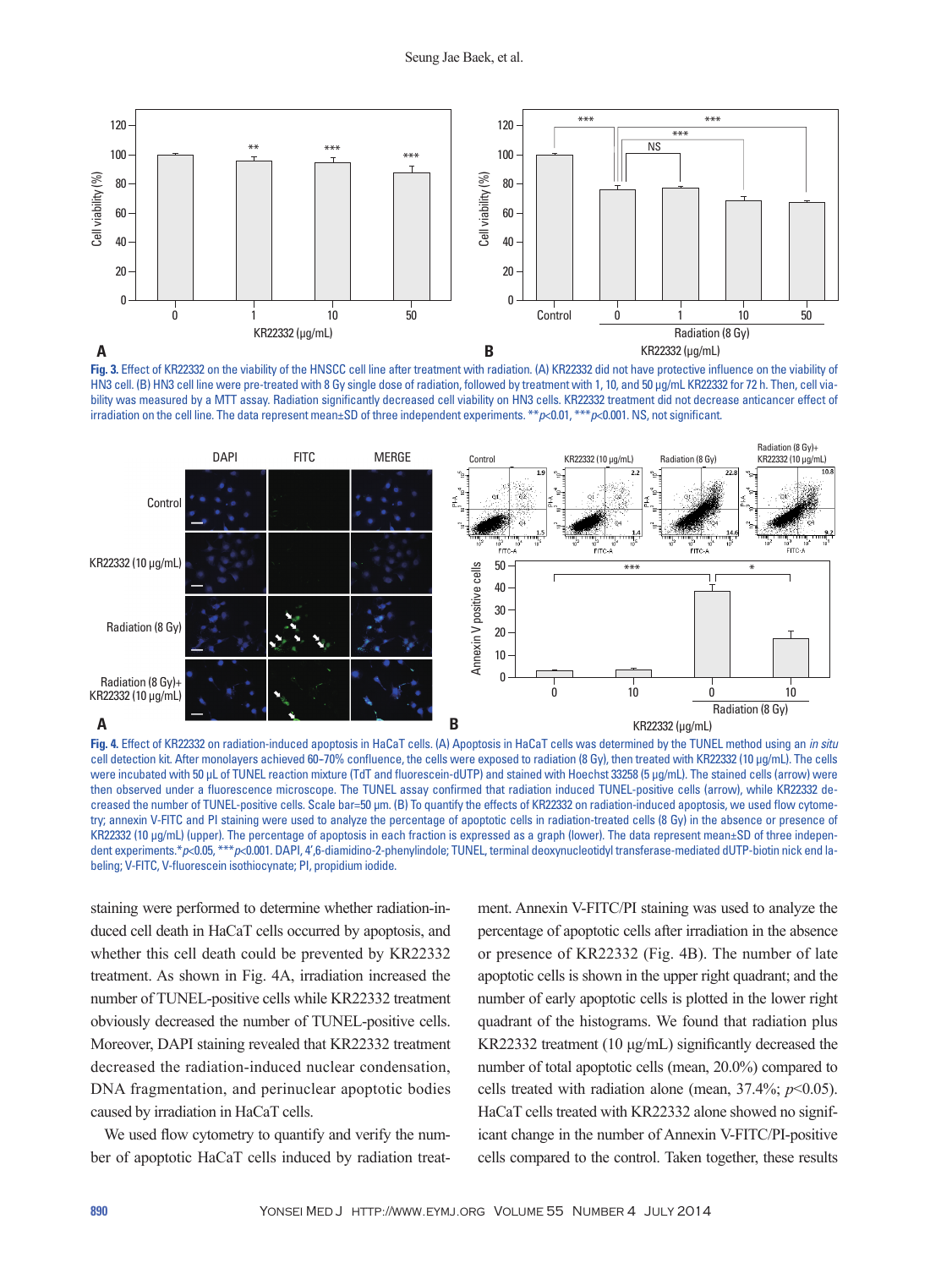

**Fig. 5.** Effect of KR22332 on the MMP in irradiated HaCaT cells. (A) Cells were treated with KR22332 after irradiation (8 Gy) or not, stained with JC-1, and visualized under a fluorescence microscope. KR22332 alone did not affect the MMP of cells. KR22332 stabilized the MMP in radiation-treated cells. (B) The change in the MMP was measured objectively using FACScan. The data represent mean±SD of three independent experiments. Scale bar=50 μm. \**p*<0.05. NS, not significant; MMP, mitochondrial membrane potential; FACS, fluorescence-activated cell sorting.

demonstrate that irradiation promoted apoptotic cell death in HaCaT cells, but this effect was inhibited by KR22332.

## **KR22332 protects against radiation-induced decrease of MMP**

The MMP can be used as an index of mitochondrial pore opening, which is an indicator of mitochondrial dysfunction. The quantitative analysis of red and green fluorescent signals from JC-1 reflects the degree of mitochondrial damage. We examined the effect of radiation on the MMP in Ha-CaT cells to determine whether the loss of MMP could play a role in radiation-induced apoptosis. As shown in Fig. 5A, a high MMP was maintained in the control cells, as indicated by predominantly red fluorescence of the JC-1 dye. However, radiation treatment increased the degree of green cell fluorescence, indicating a loss of MMP and mitochondrial damage. KR22332 treatment (5 and 10 μg/mL) significantly ameliorated reduced the green fluorescence caused by irradiation, and the red fluorescence was significantly restored  $(p<0.05$  and  $p<0.05$ , respectively) (Fig. 5), indicating that KR22332 attenuated radiation-induced changes in the MMP.

## **KR22332 inhibits intracellular ROS generation induced by radiation**

We next investigated the effect of radiation on the intracellular generation of ROS. Cells were treated with 8 Gy of radiation, and the level of intracellular ROS was monitored by flow cytometry with the peroxide-sensitive fluorescent probe DCFDA. Irradiation significantly increased the generation of intracellular ROS  $(p<0.05)$ . In contrast, KR22332 significantly inhibited radiation-induced ROS generation in a dose-



**Fig. 6.** Effect of KR22332 on radiation-induced ROS generation in HaCaT cells. Cells were treated with radiation (8 Gy) or KR22332 (5 μg/mL) for 72 h. The level of intracellular ROS was then measured by flow cytometry using the peroxide-sensitive fluorescent probe DCFDA. The results were calculated as a percent of the control group (not exposed to radiation). Radiation significantly increased the generation of intracellular ROS. KR22332 clearly inhibited radiation-induced intracellular ROS generation. To compare the inhibitory effect of a known inhibitor, 10 mM NAC was used to inhibit ROS generation. The data represent mean±SD of three independent experiments. \**p*<0.05; \*\**p*<0.01. NS, not significant; ROS, reactive oxygen species; NAC, N-acetyl-L-cysteine; DCFDA, 5-(and 6)-carboxyl-20,70-dichlorodihydro fluorescein diacetate.

dependent manner. KR22332 inhibited radiation-induced ROS generation as much as N-acetyl-L-cysteine (NAC; 10 mM), a potent ROS scavenger (Fig. 6). These results suggest that KR22332 protects HaCaT cells against radiation-induced toxicity by reducing intracellular ROS formation.

## **KR22332 rescues HaCaT cells by inhibiting the caspase-3 pathway and suppressing the expression of ATM, p53, and TNF-α**

To elucidate the underlying mechanisms of radiation-in-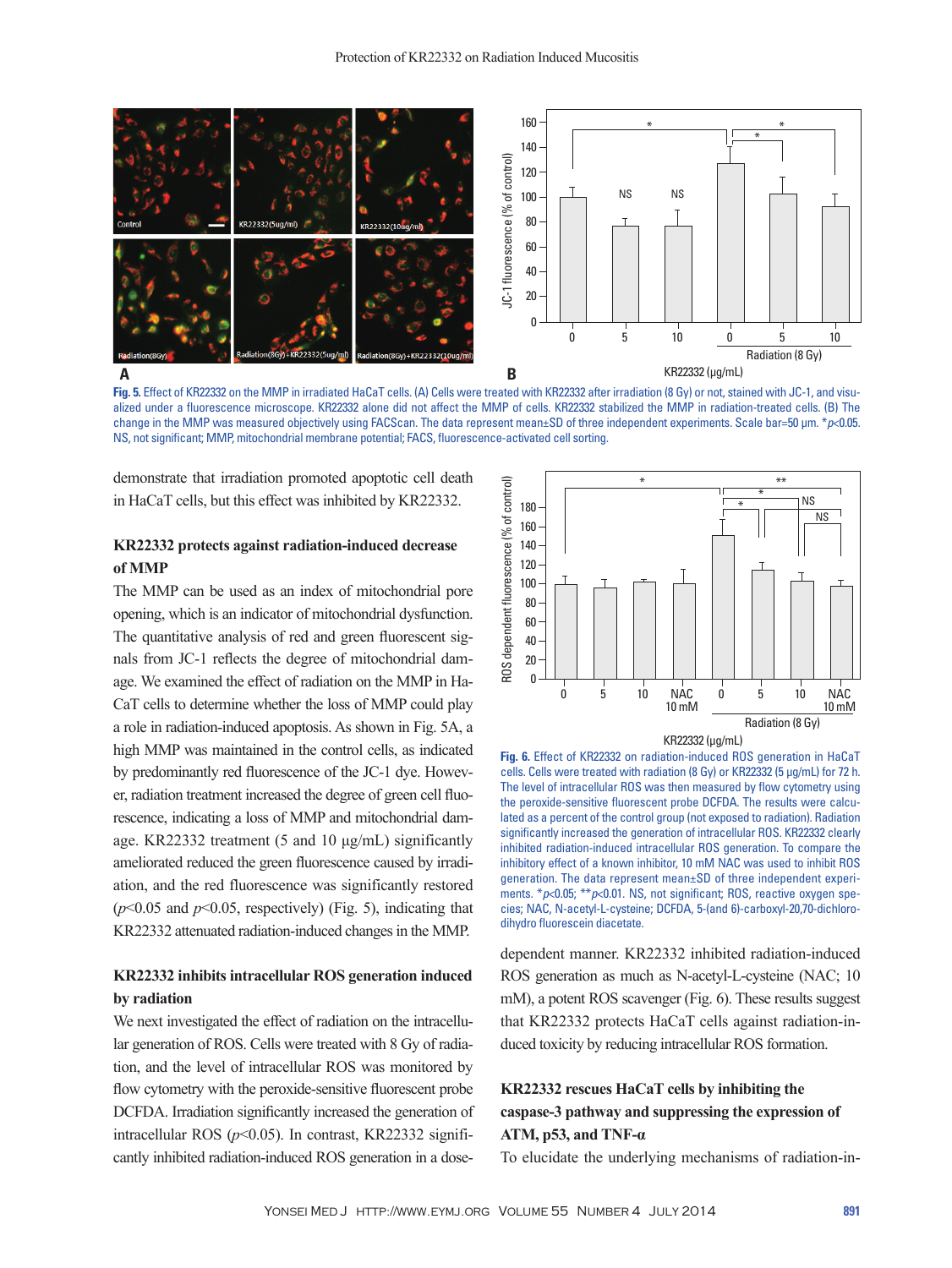

**Fig. 7.** Effect of KR22332 on radiation-induced apoptosis and the phosphorylation of ATM-p53 and TNF-α in HaCaT cells. The cells were incubated for 72 h after treatment with/without radiation and KR22332. Cell lysates were collected, electrophoresed through an SDS-polyacrylamide gel, and subjected to Western blot analysis with antibodies against cleaved caspase-3, cleaved PARP, ATM, p53, and TNF-α. KR22332 reduced the phosphorylation of ATM, p53 (Ser 15 and 46), and TNF-α that had been augmented by irradiation in HaCaT cells. TNF, tumor necrosis factor; PARP, poly (ADPribose) polymerase; ATM, ataxia telangiectasia mutated; HSP, heat shock protein.

duced cell death and the protective effect of KR22332 in HaCaT cells, we evaluated the genes related to apoptosis such as cleaved caspase-3, PARP, ATM, p53 (Ser 15, 20, and 46), and TNF- $\alpha$ . As shown in Fig. 7, radiation increased the expression of cleaved caspase-3 and PARP cleavage, and KR22332 cotreatment inhibited their expression. Moreover, KR22332 inhibited the expressions of ATM, P-p53 (Ser 15 and 46), and TNF- $\alpha$ , which were significantly increased in cells treated with radiation only. These results suggest that KR22332 blocked radiation-induced apoptosis via down-regulation of ATM-p53 and TNF-α signaling.

## **DISCUSSION**

OM remains one of the most common and troubling side effects of standard chemoradiation regimens used for the treatment of head and neck cancers. Patients undergoing ra-

diotherapy often suffer from altered taste, pain, dry mouth, decreased appetite, and ulcers owing to OM, which results in a significantly decreased quality of life and prognosis.7 Despite many advances aimed at treating or preventing OM, the treatment options remain limited.<sup>8</sup> Therefore, novel agents to prevent and mitigate the development of OM in patients during head and neck cancer treatment are clearly needed.

In this study, we used the human keratinocyte HaCaT cell line as an *in vitro* model of the human oral mucosa to investigate the possible OM-protective effects of newly developed compound KR22332. Although additional cell populations such as fibroblasts and endothelial cells make up mucosal tissue, keratinocytes are among the first cells to encounter environmental hazards;<sup>9</sup> human keratinocyte cultures are often used to investigate the effects of ionizing radiation.10 Tobita, et al.11 recently developed an *in vitro* model of OM using HaCaT human keratinocytes, and Donetti, et al.9 used human keratinocytes as an *in vitro* model of oral mucosa to study the early effects of radiation-induced OM. Likewise, we used HaCaT cells as an *in vitro* model of the human oral mucosa; however, a major shortcoming of our model is the lack of a vascular response and the influence of the immune system.

Historically, the pathobiology of OM has been described as the indiscriminate destruction of rapidly dividing basal epithelial stem cells by radiation or chemotherapy. However, the current concept is that OM results from a complex sequence of biological events, including the release of free radicals (e.g., ROS), modified proteins, and pro-inflammatory cytokines (e.g., interleukin-1β, prostaglandins, and TNF- $\alpha$ ) by epithelial, endothelial, and connective tissue cells, rather than being the direct result of clonogenic cell death.<sup>12</sup> KR22332 was developed recently as a novel neuroprotective drug to treat ischemic stroke, epilepsy, or exposure to chemical weapons such as organophospates. In fact, we found that KR22332 has some antioxidant properties.<sup>5</sup> We demonstrated previously that radiation-induced cell death in human keratinocyte HaCaT cells occurred by apoptosis related to increased membrane damage and the generation of intracellular ROS.<sup>6</sup> Therefore, we postulated that the novel antioxidant KR22332 could be a candidate protective agent for radiation-induced OM. As hypothesized, our TU-NEL assay and Annexin-V/PI flow cytometric results revealed that KR22332 prevented radiation-induced apoptosis in HaCaT cells. Moreover, KR22332 decreased ROS generation and prevented instability in the MMP, which were induced by irradiation, suggesting that the radiopro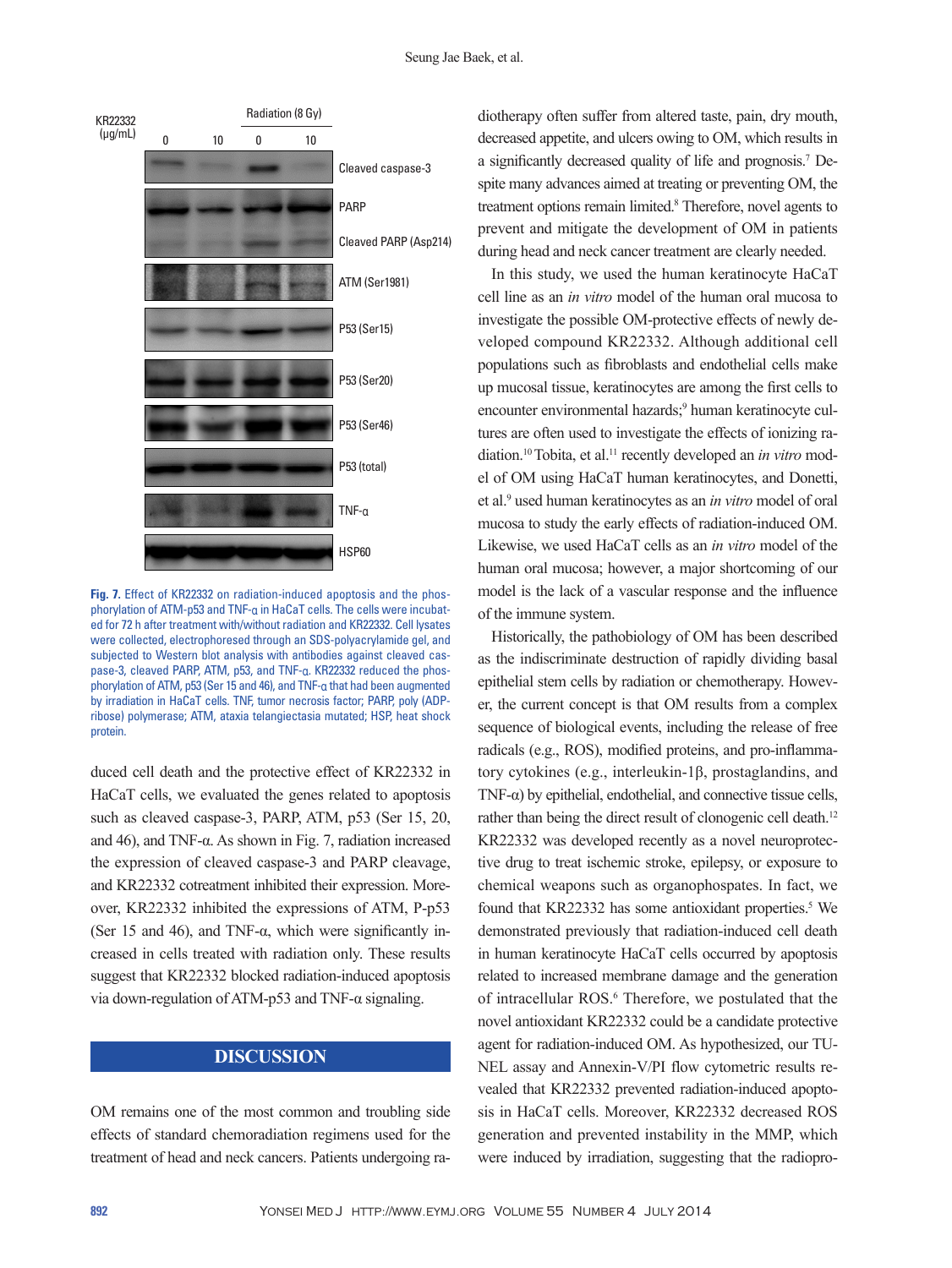tective capacity of KR22332 is derived from the inhibition of ROS generation and preservation of mitochondrial integrity. A Western blot analysis revealed that KR22332 reduced the phosphorylation of ATM, p53, and TNF- $\alpha$  in response to irradiation. These results are in support of our previous study, in which we suggested that the phosphorylation level of ATM and p53 signaling is related to radiation-induced apoptosis.<sup>6</sup>

ATM is activated by DNA double-strand breaks and regulates apoptosis via  $p53$ ,<sup>13</sup> and the inhibition of ATM blocks the DNA damage response and apoptosis in normal resting cells.14 We recently showed that ATM/p53-dependent NSAID-activated gene-1 (NAG1) expression induced apoptosis in cells.15 Furthermore, the activation of ATM and p53 is known to be mediated by ROS.<sup>16</sup> In the present study, we examined the activation state of the ATM-p53 apoptotic pathway in HaCaT cells with or without KR22332 treatment. Indeed, KR22332 reduced apoptosis, and the expressions of ATM and p53, and ROS production (all of which were increased by irradiation) in HaCaT cells.

TNF- $\alpha$  is a potent cytokine that functions in inflammation, cell proliferation, and apoptosis; and TNF-α-induced apoptosis has been well documented.<sup>17</sup> There are two main pathways in TNF-α signaling: a pro-survival/pro-inflammatory pathway that activates; nuclear factor kappa-light-chain-enhancer of activated B cells (NF-kB), mitogen-activated protein kinase (MAPK), and a proapoptotic pathway in which ROS, a caspase cascade, and mitochondria function as downstream mediators.<sup>18</sup> Curra, et al.<sup>19</sup> reported that the inhibition of TNF-α is associated with OM *in vivo*. Our results suggest that  $TNF-\alpha$  is related to radiation-induced apoptosis in HaCaT cells, and that the protective capacity of KR22332 against radiation-induced ROS generation and apoptosis is related to the inhibition of TNF-α.

ROS are generated under many stressful conditions, and they play an important role in cell survival and cell death by apoptosis or necrosis.20 Intracellular ROS serve as major mediators of radiation-induced cellular damage. When ROS generation exceeds cellular antioxidant defenses, cell damage ensues.16,20 It is well established that ROS have an important function in cell survival and cell death related with ATM-p53<sup>16</sup> or TNF- $\alpha$  signaling.<sup>18</sup> The present results also suggest that irradiation induced apoptosis in human keratinocytes *in vitro*, and that KR22332 exhibited a cytoprotective property as a scavenger of ROS by inhibiting the ATMp53 and TNF-α pathways. To our knowledge, this is the first report to suggest that both the ATM-p53 and TNF- $\alpha$ 

signaling pathways are involved in the pathogenesis of radiation-induced mucositis. In conclusion, we demonstrated that the novel synthetic compound KR22332 protects Ha-CaT cells from radiation-induced damage and death by preventing changes in the MMP and generation of ROS, and by inhibiting activation of the ATM and p53 pathways and TNF-α-mediated apoptotic signals. This effect was confirmed using an *in vivo* zebrafish model. HaCaT cells are an accepted *in vitro* model of oral epithelial cells; therefore, these findings suggest the potential of KR22332 in the reduction of radiation-induced OM, which is a common complication of chemoradiation treatment for head and neck cancers.

## **ACKNOWLEDGEMENTS**

This work was supported by a National Research Foundation of Korea (NRF) grant funded by the Korean Government (MEST) (2010-0012821).

This study was supported by CCRB through the "GRRC" Project of Gyeonggi Provincial Government, Korea (GRRC Ajou-2013-A02).

## **REFERENCES**

- 1. Sonis ST, Fey EG. Oral complications of cancer therapy. Oncology (Williston Park) 2002;16:680-6.
- 2. Denham JW, Hauer-Jensen M. The radiotherapeutic injury--a complex 'wound'. Radiother Oncol 2002;63:129-45.
- 3. Rose-Ped AM, Bellm LA, Epstein JB, Trotti A, Gwede C, Fuchs HJ. Complications of radiation therapy for head and neck cancers. The patient's perspective. Cancer Nurs 2002;25:461-7.
- 4. Dörr W, Hamilton CS, Boyd T, Reed B, Denham JW. Radiationinduced changes in cellularity and proliferation in human oral mucosa. Int J Radiat Oncol Biol Phys 2002;52:911-7.
- 5. Shin YS, Song SJ, Kang SU, Hwang HS, Choi JW, Lee BH, et al. A novel synthetic compound, 3-amino-3-(4-fluoro-phenyl)-1Hquinoline-2,4-dione, inhibits cisplatin-induced hearing loss by the suppression of reactive oxygen species: in vitro and in vivo study. Neuroscience 2012;232C:1-12.
- 6. Chang JW, Park KH, Hwang HS, Shin YS, Oh YT, Kim CH. Protective effects of Korean red ginseng against radiation-induced apoptosis in human HaCaT keratinocytes. J Radiat Res 2014;55: 245-56.
- 7. Spielberger R, Stiff P, Bensinger W, Gentile T, Weisdorf D, Kewalramani T, et al. Palifermin for oral mucositis after intensive therapy for hematologic cancers. N Engl J Med 2004;351:2590-8.
- 8. Buentzel J, Micke O, Adamietz IA, Monnier A, Glatzel M, de Vries A. Intravenous amifostine during chemoradiotherapy for headand-neck cancer: a randomized placebo-controlled phase III study. Int J Radiat Oncol Biol Phys 2006;64:684-91.